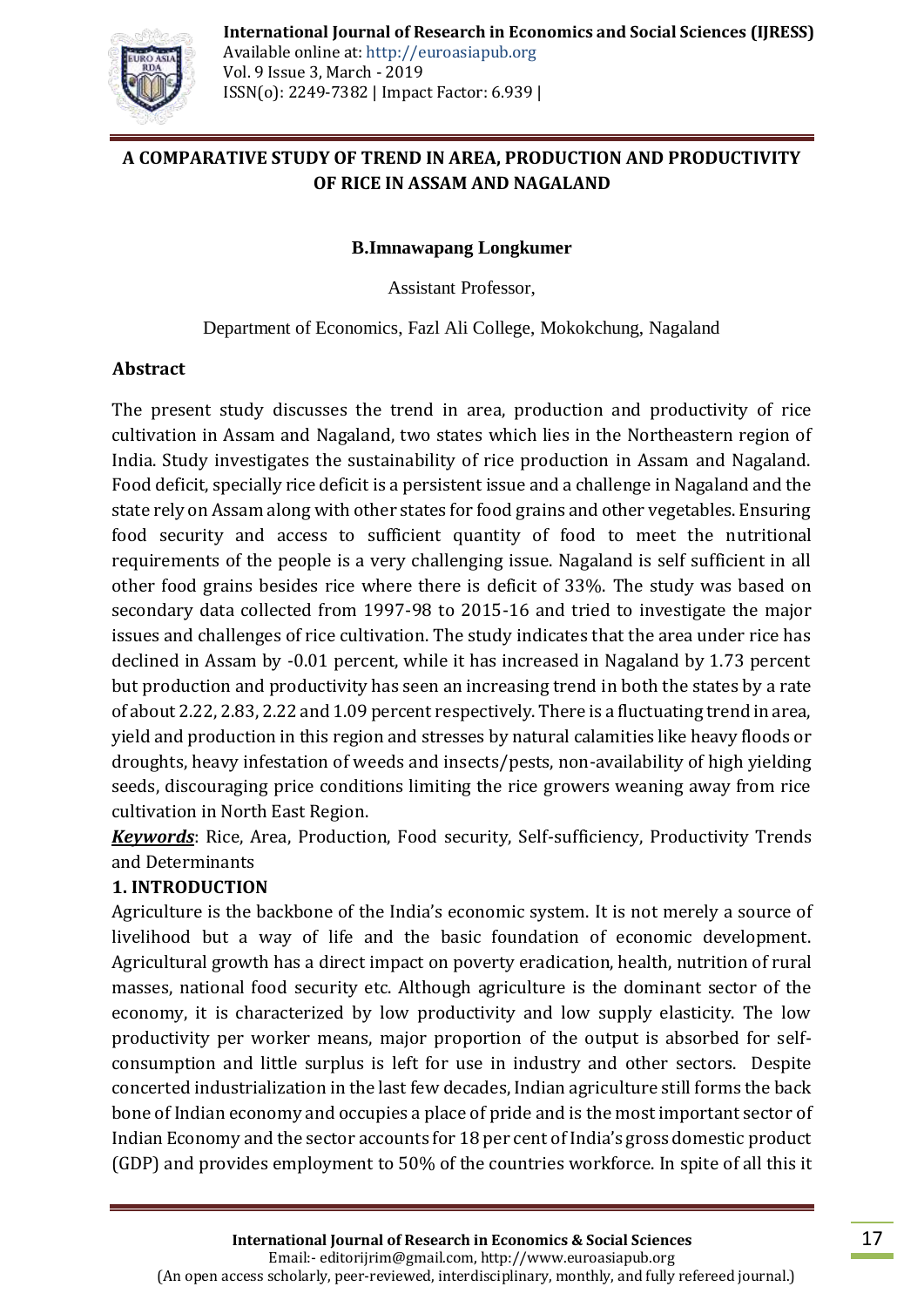# **International Journal of Research in Economics and Social Sciences (IJRESS)**  Vol. 8 Issue 3, March -2019

ISSN(o): 2249-7382 | Impact Factor: 6.939

has a lot of scope for improvement in this sector and for the development of Indian economy. Agricultural strategy for Raising Productivity must be technical change, that is both seed and complementary farm inputs and resources based rather than only seed or only resource-based (Bhupat M. Desai et al, 1999).

Rice is one of the most important staple food crop of India and is considered as a life for our country as this crop plays a vital role in our national food security and is a means of livelihood for millions of rural households. India holds one-third of the world's rice cultivation in area and the share of rice is about 35.36 per cent of the gross cropped area and 43 per cent of the total food grain production. The average yield of rice in India is 5686 Kg per hectare and it constitutes nearly 25 percent of country's agricultural export. India has the largest area under rice covering an area of 41.92 million hectares with annual production of 89.09 MT. It is the second largest producer of rice after China. West Bengal, Uttar Pradesh and Andhra Pradesh are the leading rice producing states in India and Assam is the leading producer of rice in North Eastern Region. Rice is a major food crop of the North Eastern Hills region occupying more than two third of the total cropped area, Borthakur (1997) and north eastern region accounts for 10.48% of country's total area and 6.46%of the total rice production, Bujarbaruah (2004). Cost escalation is the most important factor, which makes rice cultivation a relatively less remunerative enterprise and it suggested that mechanization should be followed wherever possible and which will reduce the cost of human labour and cost of production (Mohandas and Thomas**,** 1997). Increasing land holding and farm size has substantial benefits for efficiency improvement in cultivation of rice and regional factors were also found to be important in influencing technical efficiency (Linh H. Vu, 1994). A shift from jhum to scientific and ecologically less harmful forms of cultivation like settled cultivation sound to be more profitable but it is doubtful whether settled cultivation can sustain jhum cultivators looking at the context of the uneconomic size of holdings and agricultural stagnation characteristic of eastern India (K. N. Ninan, 1992).

## **2. REVIEW OF LITERATURE**

N. Krishnaji (1975) stated that regional disparities in per capita production have widened during the sixties and the changes in the land-man ratio have not favoured a reduction in inequalities in per-capita production. Such a compensatory change in the land-man ratio can neutralize the wide inter-regional variations in productivity per hectare, in the very long run. Praduman Kumar and Mark W. Rosegrant (1994) analyzed that the productivity can be enhanced further by improving the management of infrastructure as well as by extending it to the less developed areas and by introducing new technologies.

Phanindra Goyari (2005) suggests that Assam can be made the foodgrain basket for the whole NER of India if all potentialities of agricultural development in the state can be explored and it suggest the need for controlling the flood menace in Assam because it is very critical for ecological security, livelihood security and food security of the state and its neighbouring states and the country as a whole.

RukuosietuoKuotsuoet.al. (2014) suggests the idea for scientific systems of organic cultivation which should be taught to the farmers that can give a better option to generate income in a land where fertilizers have never been used before. Longshibeni N Kithan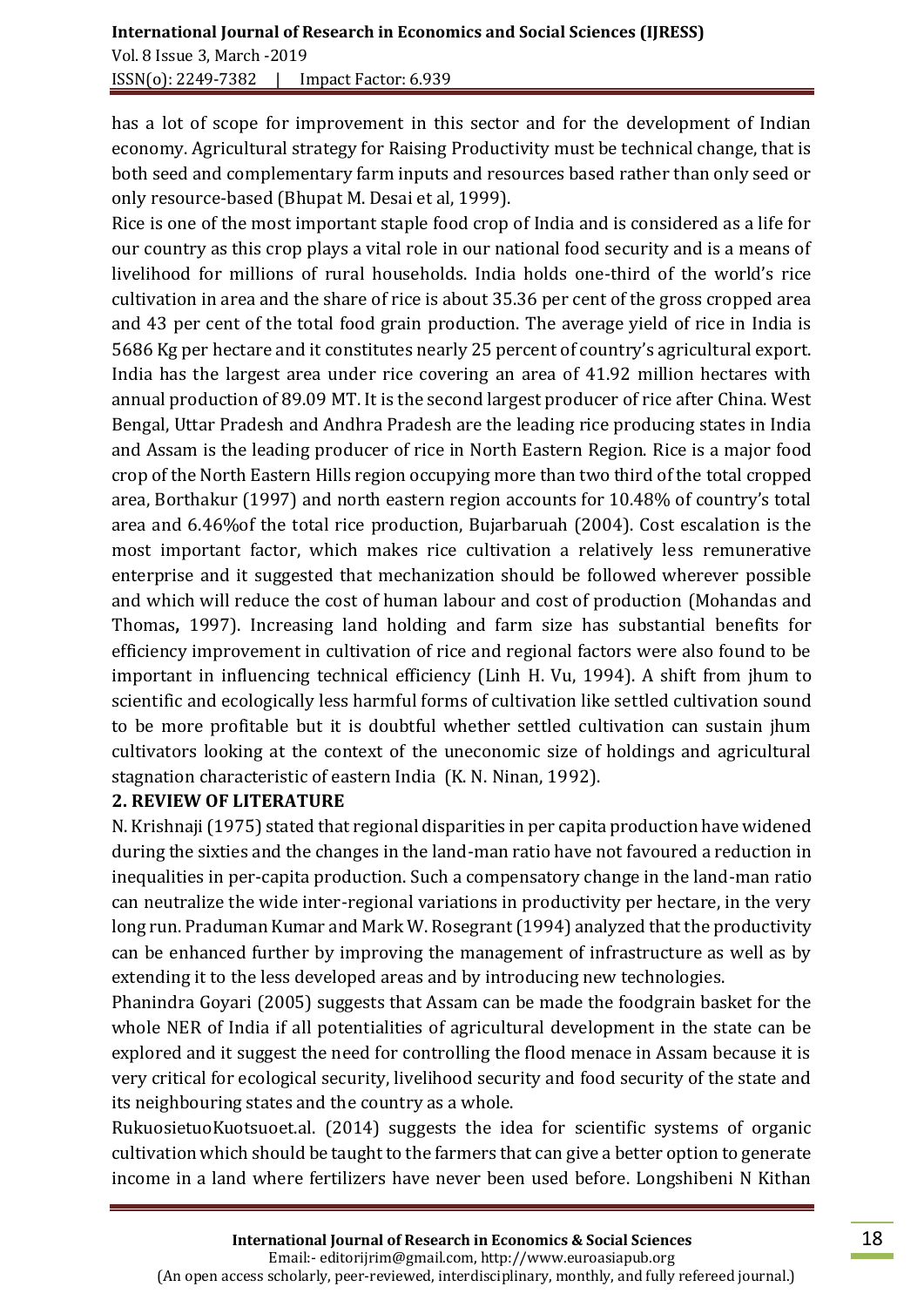(2014) studied the benefits of indigenous farming systems practiced by Naga farmers such as the indigenous practice of Zabo and Alder farming which is soil and water conserving oriented and is sustainable in the long run. Altaf Hussain (2015), the study reveals that the level of productivity of farms is positively influenced by factors like labour, fertilizer, pesticides, irrigation, tractor and many other related factors.

## **3. STATEMENT OF THE PROBLEM**

Rice is a stable food crop for both the states of Assam and Nagaland and rice cultivation is also a source of employment opportunity to uplift the level of economic and social condition of the people. Cultivation of rice generally depends on many factors like fertility of soil, irrigation facility, better seeds and climatic conditions. Production of rice varies from state to state depending on the climatic condition and for a state like Assam it is blessed with a much favourable climatic condition and also most of the area in Assam is plain area unlike Nagaland which is mostly hilly except Dimapur district. Lack of irrigation facility, is one of the main obstacle that prevents rice cultivation along with the shortage or land area and farmers are also affected by many problems such as high wage rate, poor fertilizer quality, loss due to pests and diseases, lack of technology etc. Assam is the leading producer of rice in Northeast region and also among the leading rice producers in India, while Nagaland rely on Assam for most of the food grains, specially rice and a change in production of rice in Assam will have a significant impact in Nagaland. For this reason it is very important to study the trend in acreage, production and productivity of rice in Assam and Nagaland.

## **4. METHODOLOGY**

The study is based on secondary data collected from the year 2001-02 to 2015-16 from the databank of North Eastern Development Finance Corporation Ltd (*NEDFi*). The data used for analysis is on area, production and productivity and a method of trend projection based on time series analysis was employed to understand the trend in area, production and productivity of rice cultivation in Assam and Nagaland. The reason behind the method was to estimate future trend through the past data. In addition to the usual statistical measures such as percentages, compound growth rates, the simple and multiple regression analysis are applied.

The multiple regression model may be specified as

$$
Y_t = \sum_{i=0}^k \beta_i \mathbf{X}_{it} + \mu_t
$$

Where,

 $Y_t$  is the dependent variable, the X's are the independent variables, and  $\mu_t$  is the error term.  $\beta_1$  is the constant term.

## **5. RESULTS AND DISCUSSIONS:**

## **Area, Production and Productivity of Rice**

Rice cultivation generally depends on climatic condition, fertility of land, high yielding varieties of seeds and irrigational potentials and for this reason production of rice varies between state to state and even region to region. As per table 1 the trend in area under rice of Assam and Nagaland from the year 1997-98 to 2015-16, shows that the area under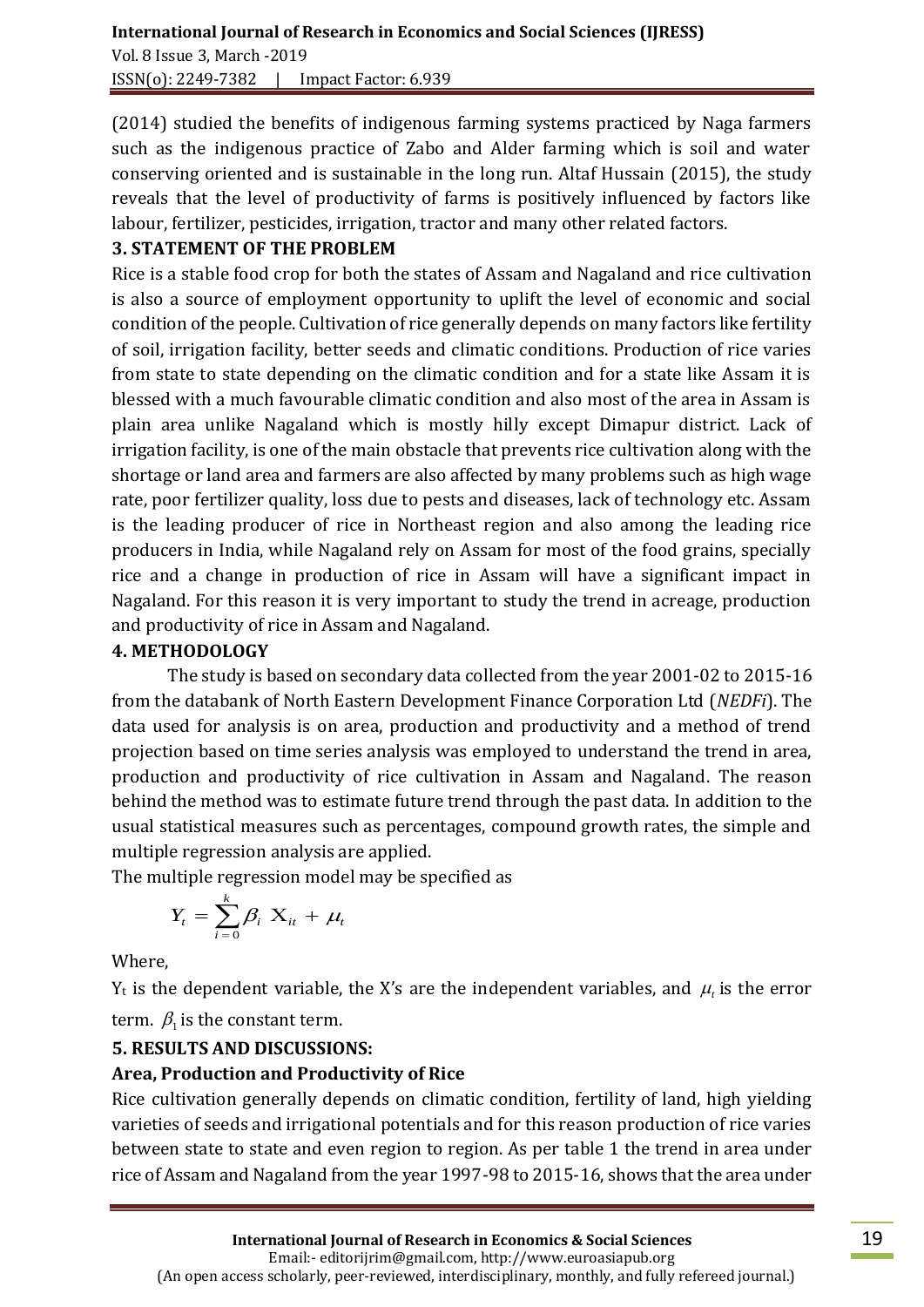rice has decreased in Assam by -0.01 percent and it has increased in Nagaland by 1.73 percent over this two decades. We see from the table that area under rice in both the sates has been fluctuating over this period. For the state of Assam, the area increased 24.9 lakh hectares in 1997-99 to 26.46 lakh hectares in 2001 and declined to 25.37 lakh hectare in 2001-02 and it declined and fluctuated continuously from 2003-04 onwards till 2009-10. The area under rice experienced an increase in 2010-11 by 25.7 lakh hectare from 24.96 lakh hectare in 2009-10 but again it started falling and in 2015-16 Assam had only 24.85 lakh hectares under rice cultivation. In case of Nagaland, the fluctuation has been less as compared to Assam and the area under rice increased from 1.45 lakh hectares in 1997- 98 to 1.57 lakh hectares in 2001-02 but it declined to 1.56 lakh hectares in 2005-06 after 2001-02 onwards. Again area increased to 1.73 lakh hectares in 2008-09 from 1.56 lakh hectares but again it decreased to 1.68 lakh hectares in 2009-10 and after that it has experienced an increase till 2015-16. Similarly, the production of rice of the two states indicate that the production of rice in Assam has increased from 33.83 lakh tones in 1997- 98 to 38.54 Lakh tons in 2001-2002 but it decreased from 39.99 lakh tones in 2000-01 to 33.19 in 2007-08. But after that it has been experiencing an increase and has increased to 51.25 lakh tons in 2015-16. For the state of Nagaland, production under rice has seen an increase from 1.87 lakh tones in 1997-98 to 3.45 lakh tons in 2008-09 even though there were some fluctuations in between. Production decreased to 2.40 lakh tones in 2009-10 but after that it has been experiencing an increase and as per the table production in 2015-16 is 3.18 lakh tons, increasing at 2.21% and 2.83% respectively as per annual compound growth rate over the period of time. In spite of the very negligible increase and decrease in area under rice, the average increase in production of both the states is much higher and is mainly attributed to the adoption of modern technique of production like use of fertilizers, HYV seeds, irrigation etc, specially for the state of Assam. However, the production is very less in Assam and Nagaland as compared to the rest of the country and the reasons for this is mainly due to the slowdown in rice yield and production, diminishing returns to modern varieties when irrigation and fertilizer uses are already high, and the fact that cereal prices have fallen relative to input costs. There is also concern that pest and disease resistance to modern pesticides decelerates yield growth, and that breeders have largely exploited the yield potential of major Green Revolution crops.

Even though Assam experienced a fall in area under rice but it experienced an increase in productivity by a bigger margin than Nagaland during the same period. The productivity of rice in Assam increased by 2.22 percent while it was only 1.09 percent for the state of Nagaland during the study period from 1997-98 to 2015-16. Despite the fluctuation in area under rice in Assam experienced an increase in productivity more than the state of Nagaland. In 1997-98 the productivity of rice was 1359 Kg/Hectare and the total area under rice was 24.90 lakh hectares and in 2015-16 productivity increased by 2062 Kg/Hectare even though area declined to 24.85 lakh hectares from 25.37 lakh hectares. The main reason for increase in productivity over these years inspite of the fall in area under rice is Assam is due to the endowed of favourable climate and fertile soil of the Brahmaputra valley, which had enabled agriculture production and productivity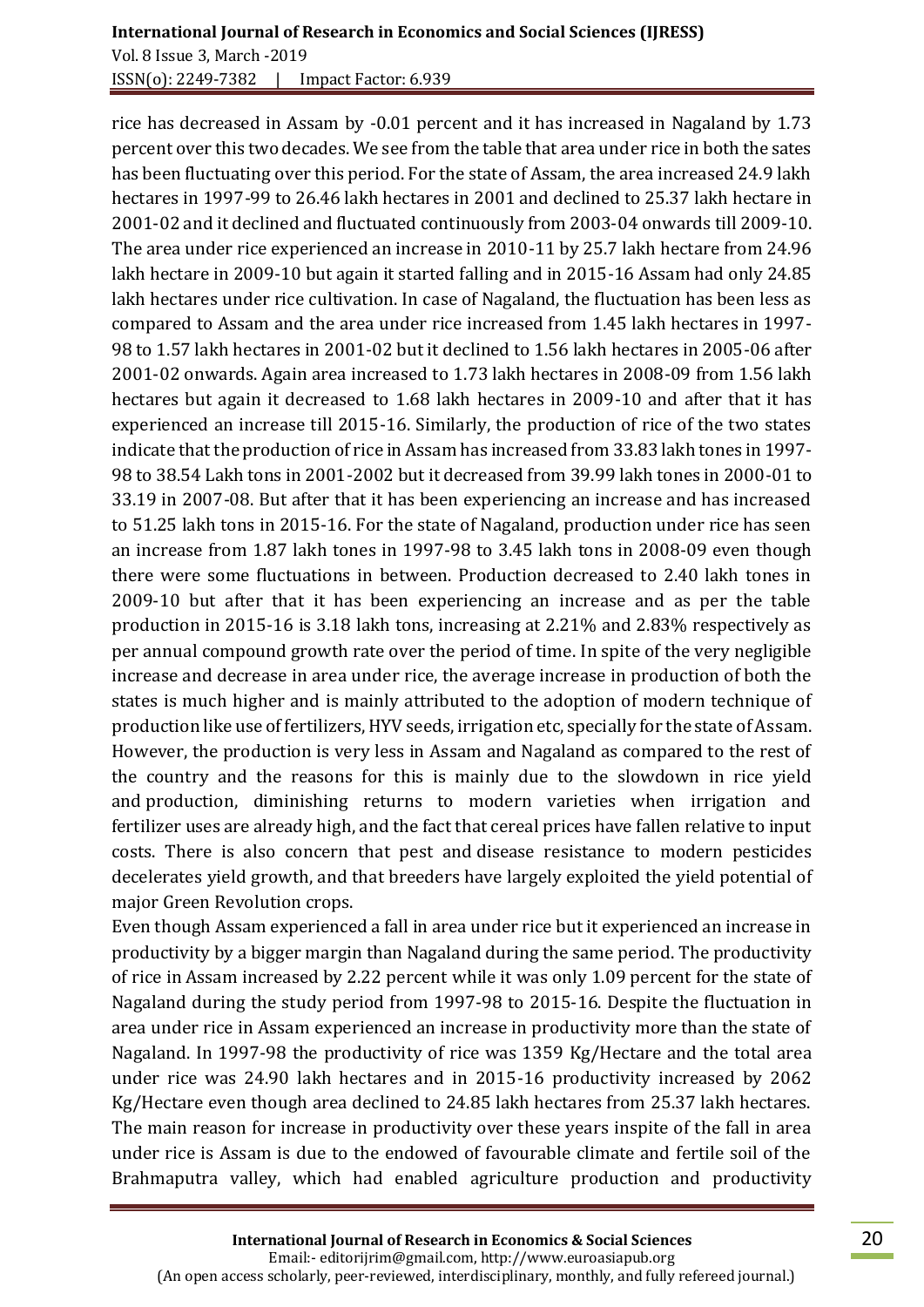### **International Journal of Research in Economics and Social Sciences (IJRESS)**  Vol. 8 Issue 3, March -2019 ISSN(o): 2249-7382 | Impact Factor: 6.939

specially rice cultivation. The cultivation of summer rice also resulted in rice growing faster than that of autumn and winter rice, especially in flood-affected areas. Its growth rates in area, production and productivity have been faster in the recent decades. Even though the effect of Green Revolution in Northeast in general and Assam in particular is very less but increase in productivity can also be attributed to adoption of HYV seeds, modern machines, fertilizers, pesticides etc. Productivity of rice in Nagaland on the other hand is more or less increasing without much fluctuation like Assam but the average productivity per hectare is very lees when compared to the state of Assam. Productivity per hectare in 2001-02 was 1516 Kg/Hectare and when compared to the productivity in 2015-16 it increased to only 1586 Kg/Hectare which is just by 0.3 percent as per the compound growth rate. Even though there has been a continuous increase in productivity but the margin of increase or growth is by a very small margin. The main reason for less productivity in Nagaland is most of the area is under jhum and wet terrace cultivation and it becomes difficult to use modern means of production due to the small land area and also hilly slopes where it becomes difficult to use tractors, power tillers, fertilizers and HYV seeds etc. Not only this but using modern means of technology will be more effective and efficient when it is used in large land area. Again farmers in Dimapur district where most of the WRC in Nagaland is practiced are unable to get high yield since they are unable to use and apply modern technologies, tractors, fertilizers and irrigation etc due to the financial constraints they have and is unable to get credit facilities from the institutions. Another reason for decrease in productivity is the attitude of the people specially the younger population towards agriculture and is more into other sectors to earn a livelihood. This is the reason why most of the cultivators are cultivating for their own sustenance.

| SI.            | Year    | Area of rice | Area of rice             | <b>Productivity of</b> | <b>Productivity of</b> |  |
|----------------|---------|--------------|--------------------------|------------------------|------------------------|--|
| No             |         | in           | in                       | rice in                | rice in                |  |
|                |         | Assam        | <b>Nagaland</b><br>Assam |                        | <b>Nagaland</b>        |  |
| $\mathbf{1}$   | 1997-98 | 24.9         | 1.45                     | 1359                   | 1290                   |  |
| $\overline{2}$ | 1998-99 | 24.2         | 1.45                     | 1345                   | 1446                   |  |
| 3              | 1999-00 | 26.46        | 1.49                     | 1459                   | 892                    |  |
| 4              | 2000-01 | 26.46        | 1.50                     | 1511                   | 1533                   |  |
| 5              | 2001-02 | 25.37        | 1.57<br>1519             |                        | 1516                   |  |
| 6              | 2002-03 | 25.41        | 1.51                     | 1471                   | 1490                   |  |
| 7              | 2003-04 | 25.29        | 1.55                     | 1534                   | 1600                   |  |
| 8              | 2004-05 | 23.77        | 1.53                     | 1460                   | 1698                   |  |
| 9              | 2005-06 | 24.2         | 1.56                     | 1468                   | 1682                   |  |
| 10             | 2006-07 | 21.89        | 1.65                     | 1332                   | 1600                   |  |
| 11             | 2007-08 | 23.24        | 1.72                     | 1428                   | 1685                   |  |
| 12             | 2008-09 | 24.84        | 1.73                     | 1614                   | 1994                   |  |
| 13             | 2009-10 | 24.96        | 1.68                     | 1737                   | 1425                   |  |
| 14             | 2010-11 | 25.7         | 1.81                     | 1843                   | 2100                   |  |
| 15             | 2011-12 | 25.37        | 1.82                     | 1780                   | 2106                   |  |
| 16             | 2012-13 | 24.88        | 1.83                     | 2061                   | 2210                   |  |
| 17             | 2013-14 | 24.49        | 1.89                     | 2012                   | 2267                   |  |
| 18             | 2014-15 | 24.95        | 1.95                     | 2093                   | 2326                   |  |
| 15             | 2015-16 | 24.85        | 2.01                     | 2062                   | 1586                   |  |
| 16             | CGR     | $-0.01%$     | 1.73%                    | 2.22%                  | 1.09%                  |  |

#### **Table1: Area and productivity of rice in Assam and Nagaland (Area in Lakh Hectare, Productivity in Kg/Hectare)**

#### **International Journal of Research in Economics & Social Sciences**

 Email:- editorijrim@gmail.com, http://www.euroasiapub.org (An open access scholarly, peer-reviewed, interdisciplinary, monthly, and fully refereed journal.)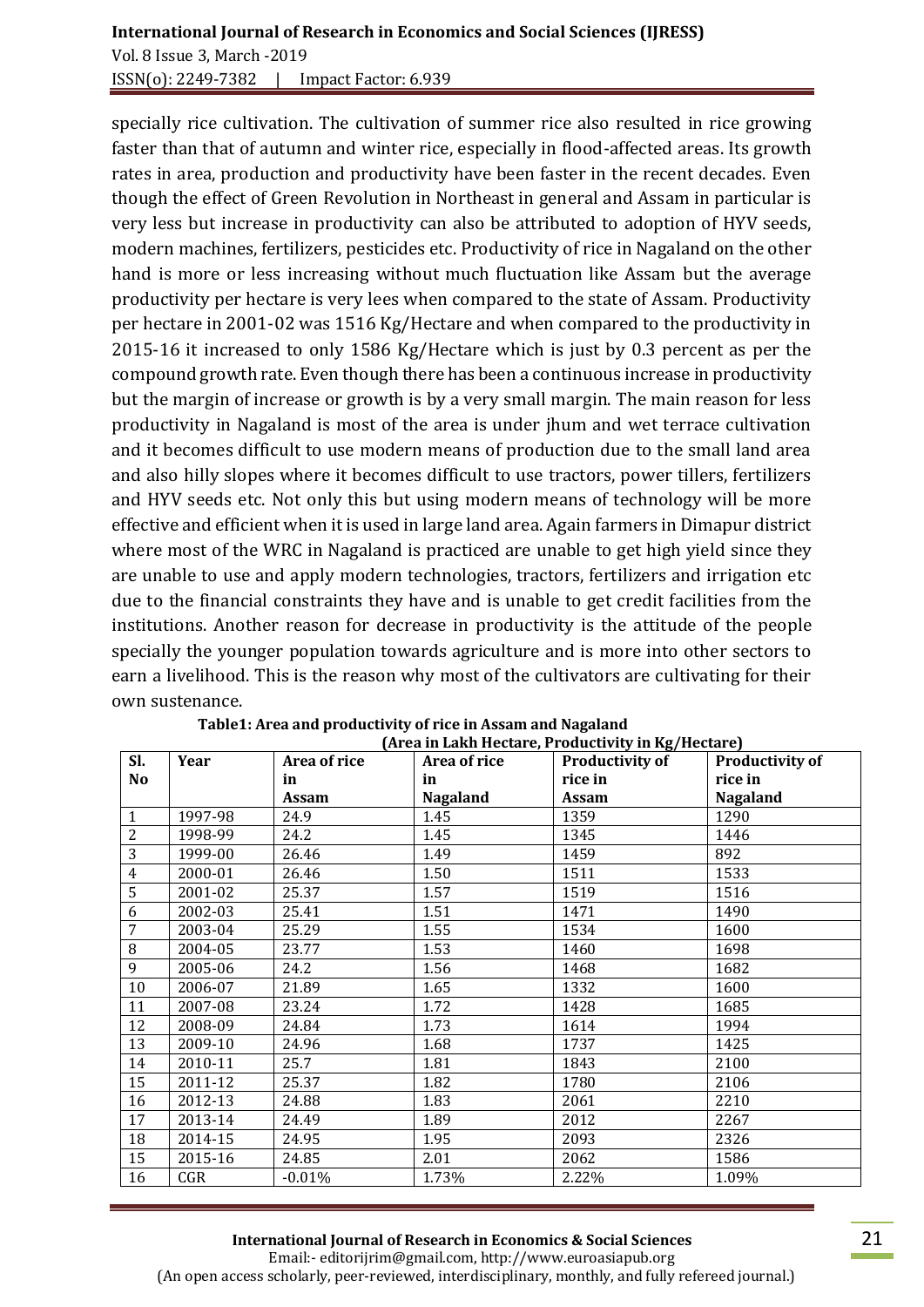#### Source: The North Eastern Development Finance Corporation Ltd (*NEDFi*) Databank  **Table 2: Production of rice in Assam and Nagaland**

|                 |         | (Production in Lakh Tones) |              |             |              |  |  |
|-----------------|---------|----------------------------|--------------|-------------|--------------|--|--|
| Sl.             | Year    | Assam                      |              | Nagaland    |              |  |  |
| N <sub>o</sub>  |         | Production                 | wise<br>Year | Production  | Year<br>wise |  |  |
|                 |         | (Lakh Tones)               | variation    | (LakhTones) | variation    |  |  |
| $\mathbf{1}$    | 1997-98 | 33.83                      | 0.00         | 1.87        | 0.00         |  |  |
| $\overline{2}$  | 1998-99 | 32.55                      | $-0.037$     | 2.11        | 0.128        |  |  |
| 3               | 1999-00 | 38.61                      | 0.186        | 1.32        | $-0.374$     |  |  |
| $\overline{4}$  | 2000-01 | 39.99                      | 0.035        | 2.3         | 0.742        |  |  |
| 5               | 2001-02 | 38.54                      | $-0.036$     | 2.37        | 0.030        |  |  |
| 6               | 2002-03 | 37.38                      | $-0.030$     | 2.57        | 0.084        |  |  |
| $7\overline{ }$ | 2003-04 | 38.8                       | 0.037        | 2.48        | $-0.035$     |  |  |
| 8               | 2004-05 | 34.71                      | $-0.105$     | 2.6         | 0.048        |  |  |
| 9               | 2005-06 | 35.52                      | 0.023        | 2.63        | 0.011        |  |  |
| 10              | 2006-07 | 29.16                      | $-0.179$     | 2.64        | 0.003        |  |  |
| 11              | 2007-08 | 33.19                      | 0.138        | 2.9         | 0.098        |  |  |
| 12              | 2008-09 | 40.08                      | 0.207        | 3.45        | 0.189        |  |  |
| 13              | 2009-10 | 43.35                      | 0.081        | 2.4         | $-0.304$     |  |  |
| 14              | 2010-11 | 47.37                      | 0.092        | 3.81        | 0.587        |  |  |
| 15              | 2011-12 | 45.16                      | $-0.046$     | 3.82        | 0.002        |  |  |
| 16              | 2012-13 | 51.28                      | 0.135        | 4.05        | 0.060        |  |  |
| 17              | 2013-14 | 49.27                      | $-0.039$     | 4.29        | 0.059        |  |  |
| 18              | 2014-15 | 52.22                      | 0.059        | 4.54        | 0.058        |  |  |
| 19              | 2015-16 | 51.25                      | $-0.018$     | 3.18        | $-0.299$     |  |  |
| 20              | CGR     | 2.21%                      | $-0.999$     | 2.83%       | $-0.991$     |  |  |

Source: The North Eastern Development Finance Corporation Ltd (*NEDFi*) Databank



Figure 1: Trend in area under rice in Assam and Nagaland from 1997-98 to 2015-16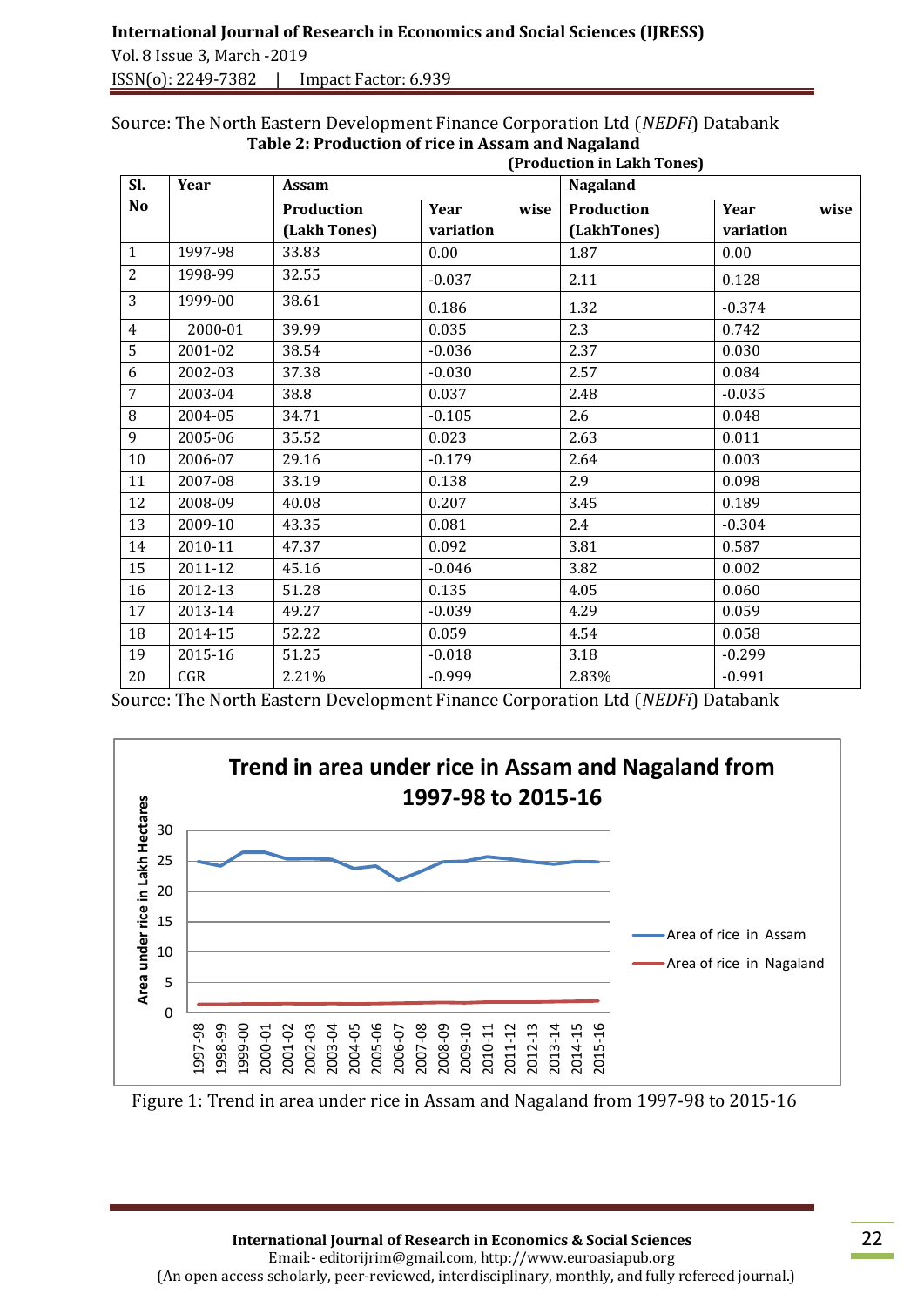## **International Journal of Research in Economics and Social Sciences (IJRESS)**  Vol. 8 Issue 3, March -2019 ISSN(o): 2249-7382 | Impact Factor: 6.939



Figure 2: Trend in production of rice in Assam and Nagaland from 1997-98 to 2015-16



| Figure 3: Trend in production of rice in Assam and Nagaland from 1997-98 to 2015-16 |
|-------------------------------------------------------------------------------------|
| Table 3: Regression Analysis of the Rice Production of the States of Assam and      |
| <b>Nagaland</b>                                                                     |

| <b>Serial</b> | <b>States</b> | Constant | $\mathbf{C}$<br>Coefficient |                       |                |                 |    |
|---------------|---------------|----------|-----------------------------|-----------------------|----------------|-----------------|----|
| No.           |               |          | Area                        | Yield                 | $\mathbf{R}^2$ | <b>F-Change</b> | N  |
| 1             | Assam         | $-35.51$ | 1.435<br>$(48.59)*$         | 0.024<br>$(206.81)^*$ | 0.999          | 26.90           | 19 |
| 2             | Nagaland      | $-2.63$  | 1.550<br>$(8.34)^*$         | 0.001<br>$(19.72)*$   | 0.989          | 57.17           |    |

Source: The North Eastern Development Finance Corporation Ltd (*NEDFi*) Databank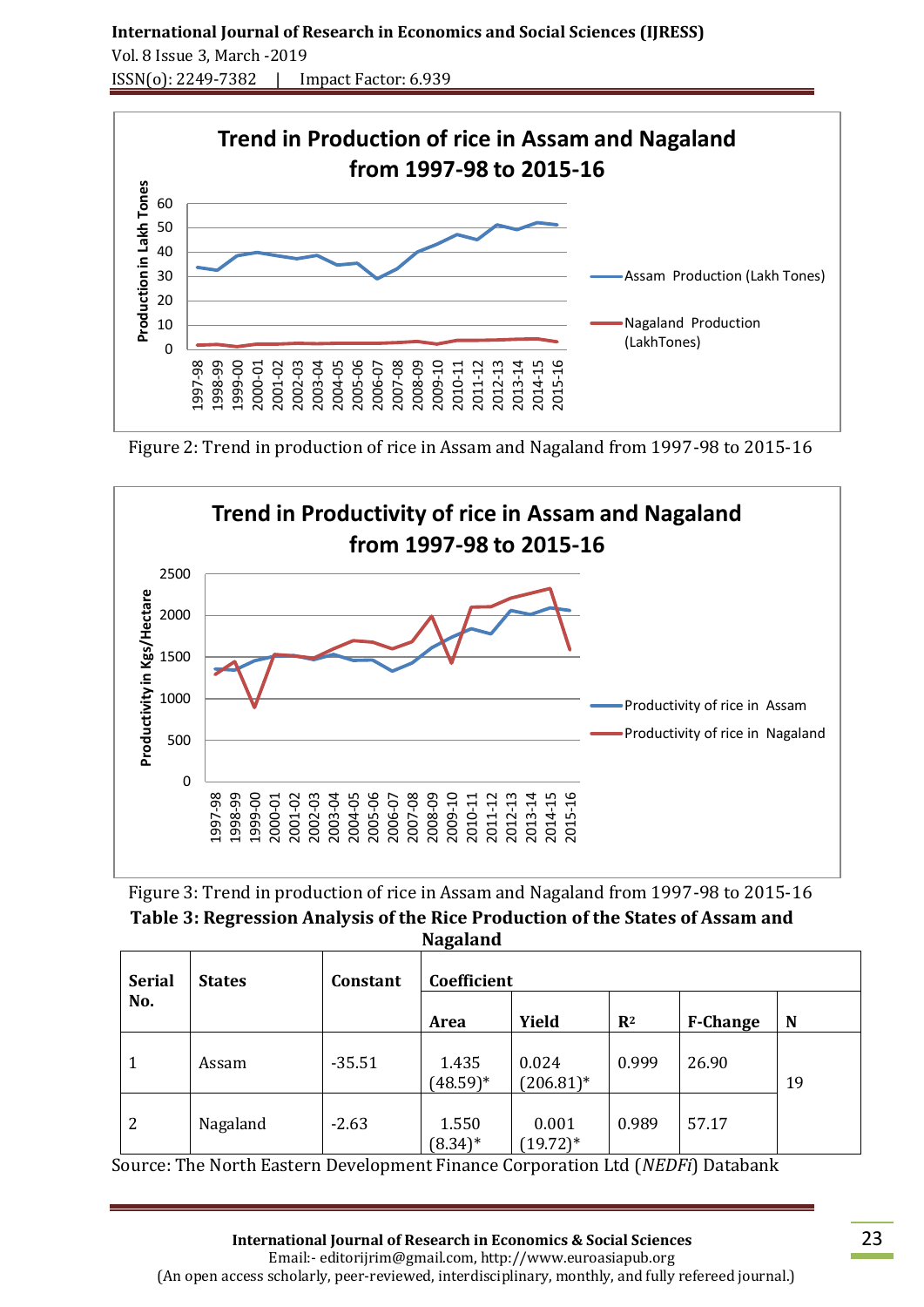Vol. 8 Issue 3, March -2019 ISSN(o): 2249-7382 | Impact Factor: 6.939

Note: Figures in the parenthesis indicates 't' values

\*, \*\* and \*\*\* indicates 1 percent, 5 percent and 10 percent significance

Regression results from table 3 shows production on Area and yield. The data of Assam and Nagaland shows that the explanatory variable has expected signs. Both area and yield in Assam and Nagaland are found to be positively associated with dependent variable and statistically significant at 1 percent. The R<sup>2</sup> values of .999, and .998 clearly indicates that area and yield has affected significantly over the period of time and it implies that about 99.9 and 99.8 per cent of variation in production is explained by explanatory variables.

## **6. CONSTRAINTS**

There are many problems associated with rice production like climatic condition, soil type, lack of irrigation, fertilizers, machines etc, and these problems vary from state to state, region to region. Comparing the two states, it is found that Assam is better off than Nagaland even though both the states faces many constraints and is in a position to expand the area, and increase production and productivity better than Nagaland. Shortage of land, irrigation problem, and shortage of inputs are some of the problems that rice farmers in Nagaland faces along with higher cost on production. Most of the rice farming practices in Nagaland are mostly jhum and wet terrace cultivation and is more labour intensive and use of machines, fertilizers or HYV seeds is very less and the cost of production is higher and productivity is lesser when compared to Assam. On the other hand, despite many constraints the rice farmers in Assam faces blessed with a much favourable climatic condition and also most of the area in Assam is plain area unlike Nagaland which is mostly hilly. But in spite of all this the state has to bear the problem of flood due to high rainfall or drought. Like the rest of the states, farmers in Assam also faces the problem of lack of use of fertilizers, modern machines, HYV seeds etc, since they are not in a financially stable position to use all this inputs efficiently and effectively. It also faces the problem of infestation of weeds and insects like blast and brown spot and if no timely care or prevention is done than it decreases productivity as it results loss of grains. Low marketability, discouraging price conditions, and lack of awareness about scientific methods etc, also limits the rice growers weaning away from rice cultivation in North East Region.

## **7. CONCLUSION**

Rice is a staple food crop of the state of Assam and Nagaland and is a source of income and employment for the people of these states. The study reveals that, the area under rice in Assam is showing a decreasing trend by -0.01 percent, while it has increased by 1.73 percent in Nagaland. On the other hand production and productivity has seen an increasing trend at lower rate about 2.21 percent, 2.83 percent, 2.22 per cent and 1.09 per cent in both the states respectively. In spite of the increase in area under rice in Nagaland, it is still dependent on other states including Assam for their requirements and about 33 percent of rice crop is imported to Nagaland. Higher cost of production and low productivity are some of the reason for Nagaland importing rice from other states including Assam. While the decreasing trend of area in Assam is due to human settlement, industrialization etc, and the increase in production and productivity is due to advancement of science and technology and research. Result shows that productivity in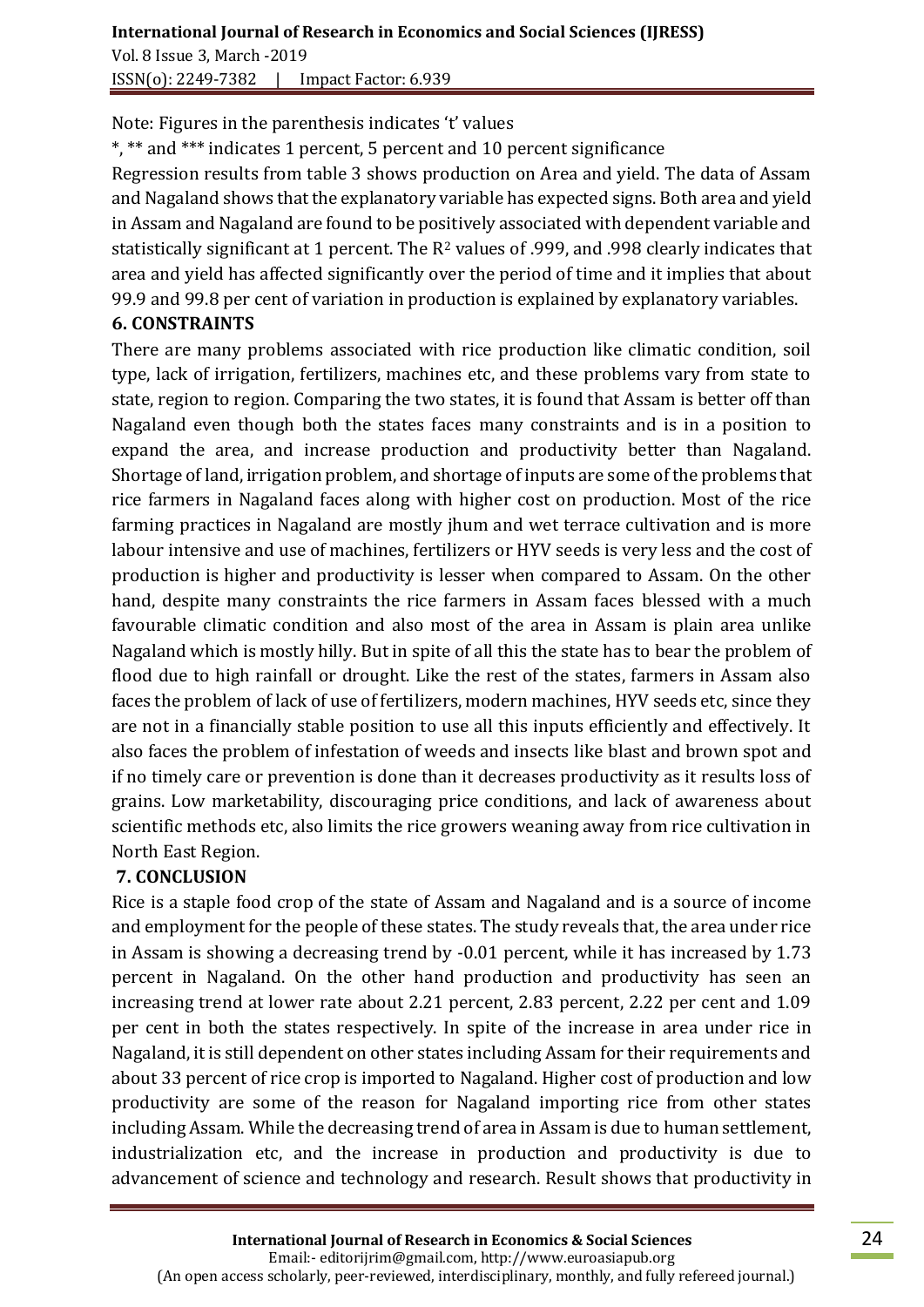Assam is more than Nagaland even though the rate of production is showing more or less the same in both the states. Since rice is a very important crop not only in terms of food but also in terms of income and employment, Government should intervene and take up the issues and formulate various policies appropriate for their concerned states. It will help to tackle the problem of food security (rice) in both the states specially Nagaland where almost 33 percent of the rice requirements are being imported. Assam can be made the foodgrain basket for the whole NER of India if all potentialities of agricultural development in the state can be explored but it is found that the growth of rice and other crops have been threatened due to flood problems in the form of soil erosion, sand casting, water logging, damage to standing crops, etc. The study suggests the need for controlling the flood menace in Assam because it is very critical for ecological security, livelihood security and food security of the state and its neighbouring states and the country as a whole.

### **References:**

Altaf Hussain (2015)*, ''*Agricultural Efficiency at Farm Level: a study in Barak Valley Region of Assam"International Research Journal of Interdisciplinary & Multidisciplinary Studies (IRJIMS) Volume-I, Issue-V, Page No. 49-55*.*

Bhupat M. Desai, Anil C. Shah and Prakash M. Shingi (1999), "Raising Agricultural Productivity in Gujarat". Economic and Political Weekly, Vol. 34, No. 9, Pp. 519-521

Borthakur, D. N. (1997). Rice farming in hilly area of North-East India. Souvenir of Platinum Jubilee Celebration. RARS AAU, Titabar. Pp.18-20.

Bujarbaruah, K.M., (2004). Organic Farming; Opportunities and challenges in NE region of India. International conference on Organic food held from Feb.15-17 at ICAR Research Complex for NEH region, Umiam, Meghalaya, 13-23

Krishnaji.N. (1975), 'Inter-Regional Disparities in per Capita Production and Productivity of Foodgrain'. Economic and Political Weekly, Vol. 10, No. 33/35, Special Number Pp.1377-1385

K. N. Ninan (1992). "Economics of Shifting Cultivation in India". Economic and Political Weekly, Vol. 27, No. 13, Pp. A2-A6.

Longshibeni N Kithan (2014), 'Indigenous for of Paddy Cultivation in Terrace and Jhum fields among the Nagas of Nagaland'. International Journal of Scientific and Research Publications, Volume 4, Issue 3. Pp.1-4.

Linh H. Vu (1994), "Efficiency of Rice Farming Households in Vietnam". Bootstrap and Stochastic Frontier Application Preliminary Draft. Department of Applied Economics, University of Minnesota, #332M, Buford Ave, St Paul, MN 55108